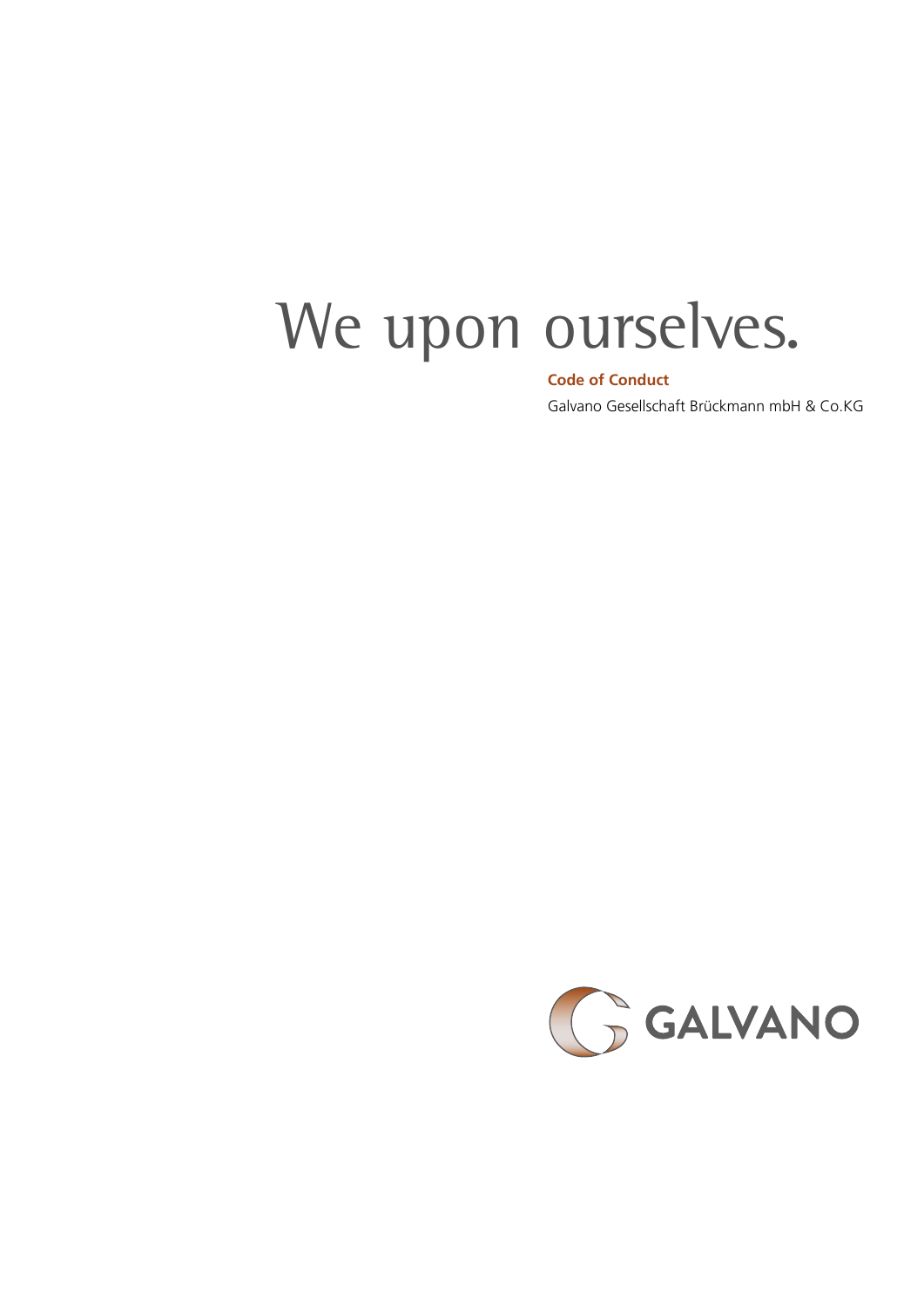### Foreword.

#### Dear Colleagues,

Our mission statement describes the values we share and the way we want to work together – both now and in the future. It sets out a clear vision that we must strive to realize in order to secure long-term business success. We can only achieve this goal together – based on the central idea "We are Galvano Gesellschaft Brückmann". Our values such as personal responsibility, openness, transparency as well as legal and ethical compliance play a vital role in this. For the first time, the basic rules and principles governing our behavior now and in the future have been brought together in this Code of Conduct. It provides an orientation framework and applies equally to everyone – board members, managers, and each and every employee. It sets a standard for ourselves and at the same time represents a promise that we will act responsibly both externally in our dealings with business partners and the general public as well as internally in our interactions with colleagues. We bear joint responsibility for our company's reputation.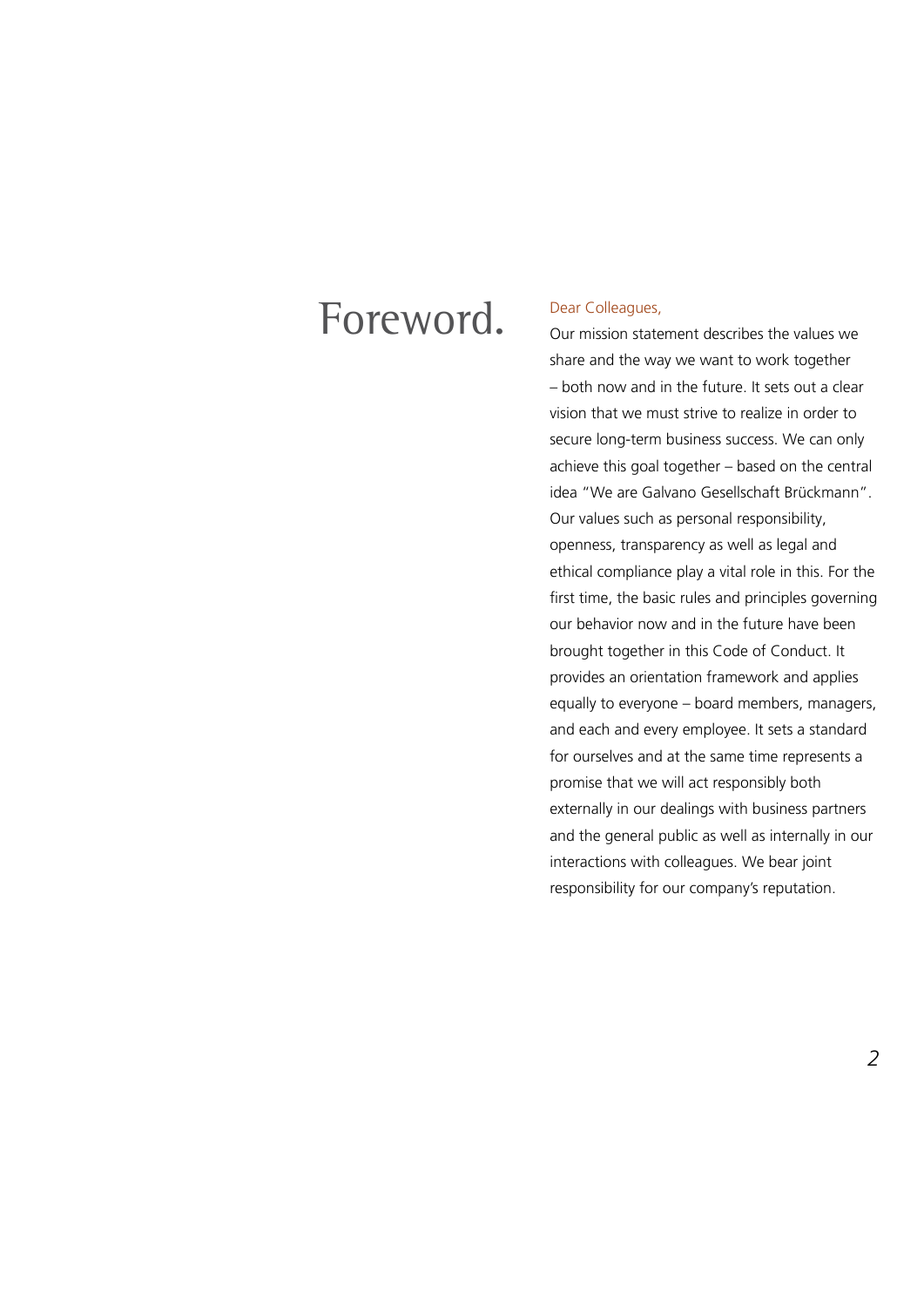Misconduct by individuals can cause immense harm to all of us. So please read this code of conduct carefully and let us use it to guide our day-to-day conduct.

The Executive Board of Galvano Gesellschaft Brückmann mbH & Co.KG Peter Plobst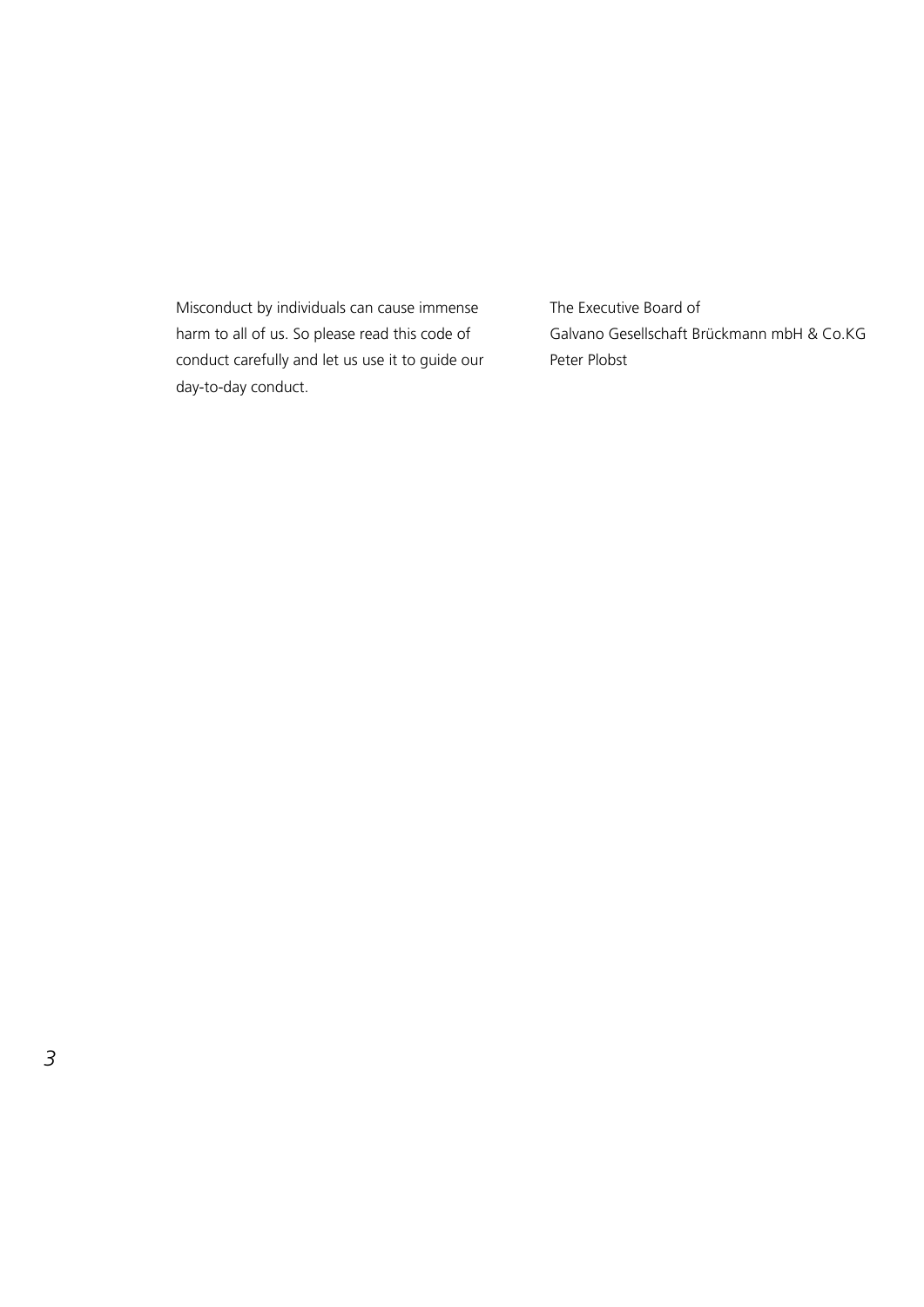### Preamble.

The employees of Galvano Gesellschaft Brückmann have jointly developed a Group mission statement. The Group mission statement expresses what our Company stands for now and in the future:

We are Galvano Gesellschaft Brückmann – a Company with High Competence in Surface Finishing.

Competence and diversity, global reach, and tradition form the basis of our worldwide market leadership. We create value for customers, employees and shareholders.

#### We Meet the Challenges of Tomorrow with our Customers.

We are customer-focused. We develop innovative products and services that create sustainable infrastructures and promote efficient use of resources.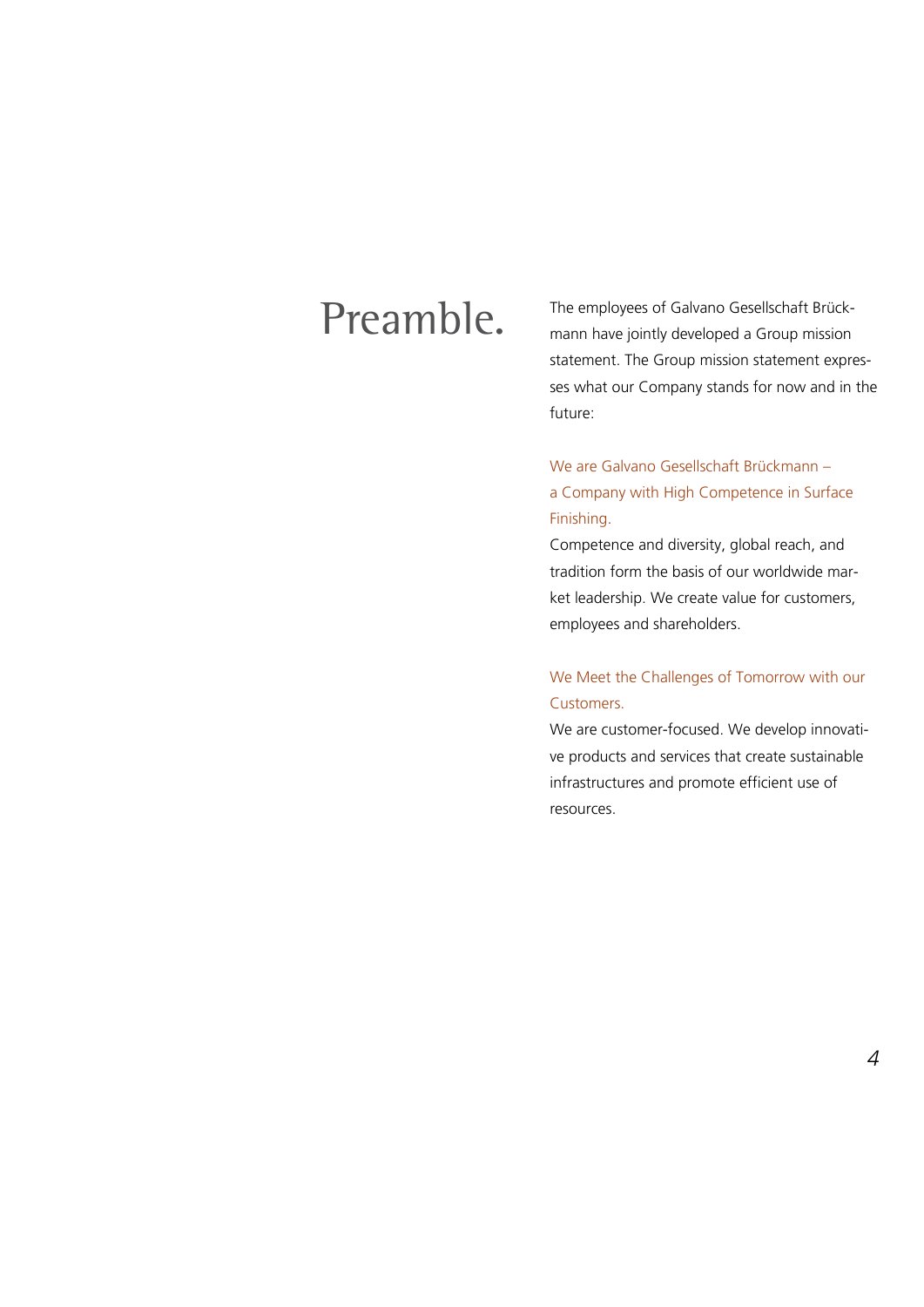#### We Hold Ourselves to the Highest Standards.

We engage as entrepreneurs, with confidence, a passion to perform, and courage, aiming to be best in class. This is based on the dedication and performance of every team member. Employee development is especially important. Employee health and workplace safety have top priority.

#### We Share Common Values.

We serve the interests of the Group. Our interactions are based on transparency and mutual respect. Integrity, credibility, reliability and consistency define everything we do. Compliance is a must. We are a responsible corporate citizen. The role of responsible corporate citizen as described in the mission statement also involves making an active commitment to sustainable development, which we support by subscribing to the ten principles of the United Nations Global Compact. We are also committed to the United Nations Universal Declaration of Human Rights and the core labor standards of the International Labor Organization (ILO).

Concrete rules and regulations for individual situations and circumstances in the work environment are clearly formulated in the corresponding Group policies, directives and agreements. These policies, directives and agreements are unconditionally valid and binding for all employees of Galvano Gesellschaft Brückmann. Any employee who fails to comply with the Group policies, directives

and agreements must expect corresponding consequences under internal rules and statutory requirements.

On the basis of the above, this Code of Conduct summarizes the main principles and rules governing our actions as well as the standards we set ourselves in our dealings with business partners and stakeholders.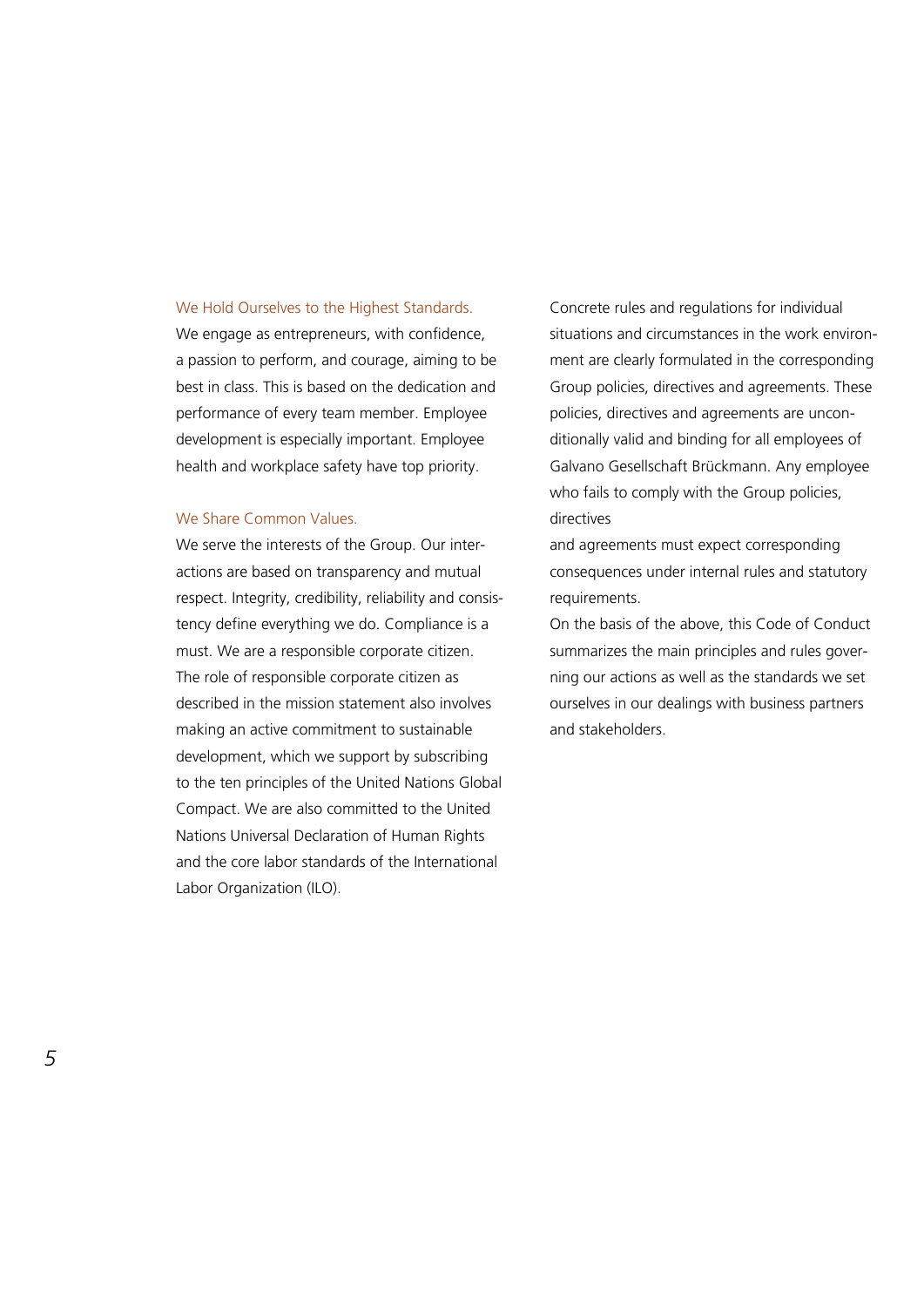## Conduct in business.

#### Compliance with the law

Compliance with law, rules and regulations is for us an essential basic principle of responsible business conduct. We adhere to legal prohibitions and requirements at all times, even if this involves short-term business disadvantages or difficulties for the Company or individuals. Where national laws are more restrictive than the rules applying at Galvano Gesellschaft Brückmann, the national laws take precedence.

#### Avoiding conflicts of interest

At Galvano Gesellschaft Brückmann business decisions are made exclusively in the best interests of the Company. Any conflicts of interest with personal matters or other business or non-business activities, including those of relatives or other related parties should be avoided. Should such conflicts nevertheless occur, they must be resolved in accordance with the law and Group policies. Conflicts must be dealt with openly and transparently.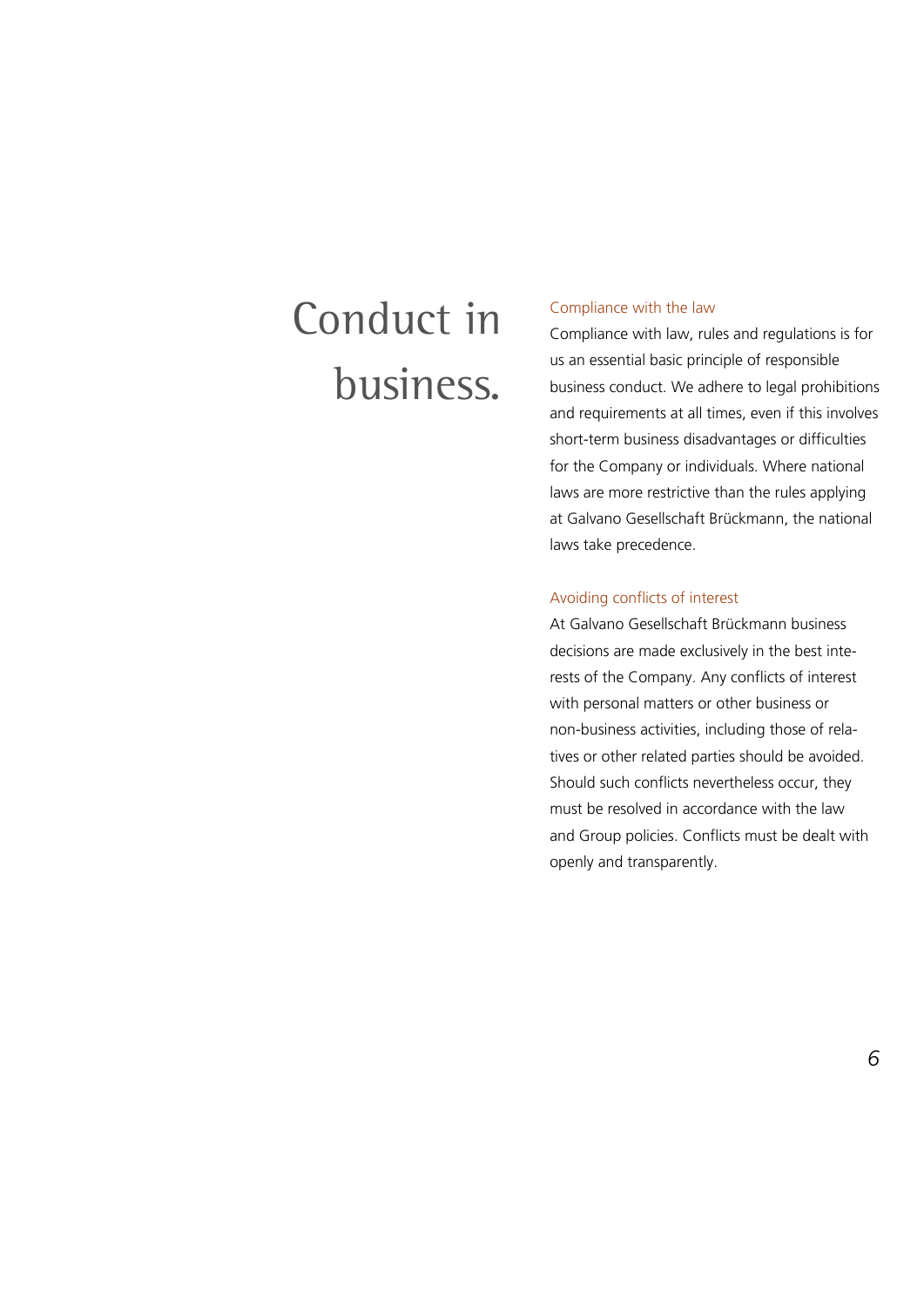#### Fair competition

Our conduct on the markets is based on the compliance commitment issued by the Executive Board of Galvano Gesellschaft Brückmann: Galvano Gesellschaft Brückmann stands for technological competency, innovation, customer orientation and motivated, responsible employees. These factors are the basis of our high reputation and the longterm economic success of the Group in global competition. Corruption and antitrust violations threaten these success factors and will not be tolerated (zero tolerance). For us, bribes and cartel agreements are not a means of winning business. We would rather forgo a contract and fail to reach internal goals than act against the law. With its Compliance Program, Galvano Gesellschaft Brückmann has taken wideranging measures to ensure compliance with anti-corruption and antitrust regulations and the Group policies based thereon. Infringements will not be tolerated and will result in sanctions against the persons concerned. All Executive board members and managing

directors, all senior executives and other employees must be aware of the extraordinary risks which corruption and antitrust violations can

signify for Galvano Gesellschaft Brückmann as well as for them personally. All employees are requested to contribute actively in their areas of responsibility in implementing the Galvano Gesellschaft Brückmann Compliance Program.

#### Preventing money laundering

Galvano Gesellschaft Brückmann fulfills its legal obligations to prevent money laundering and does not participate in money laundering activities.

In cases of doubt, all employees are required to report unusual financial transactions, especially those involving cash, which could give grounds to suspect money laundering, to the responsible finance, legal or compliance department for review.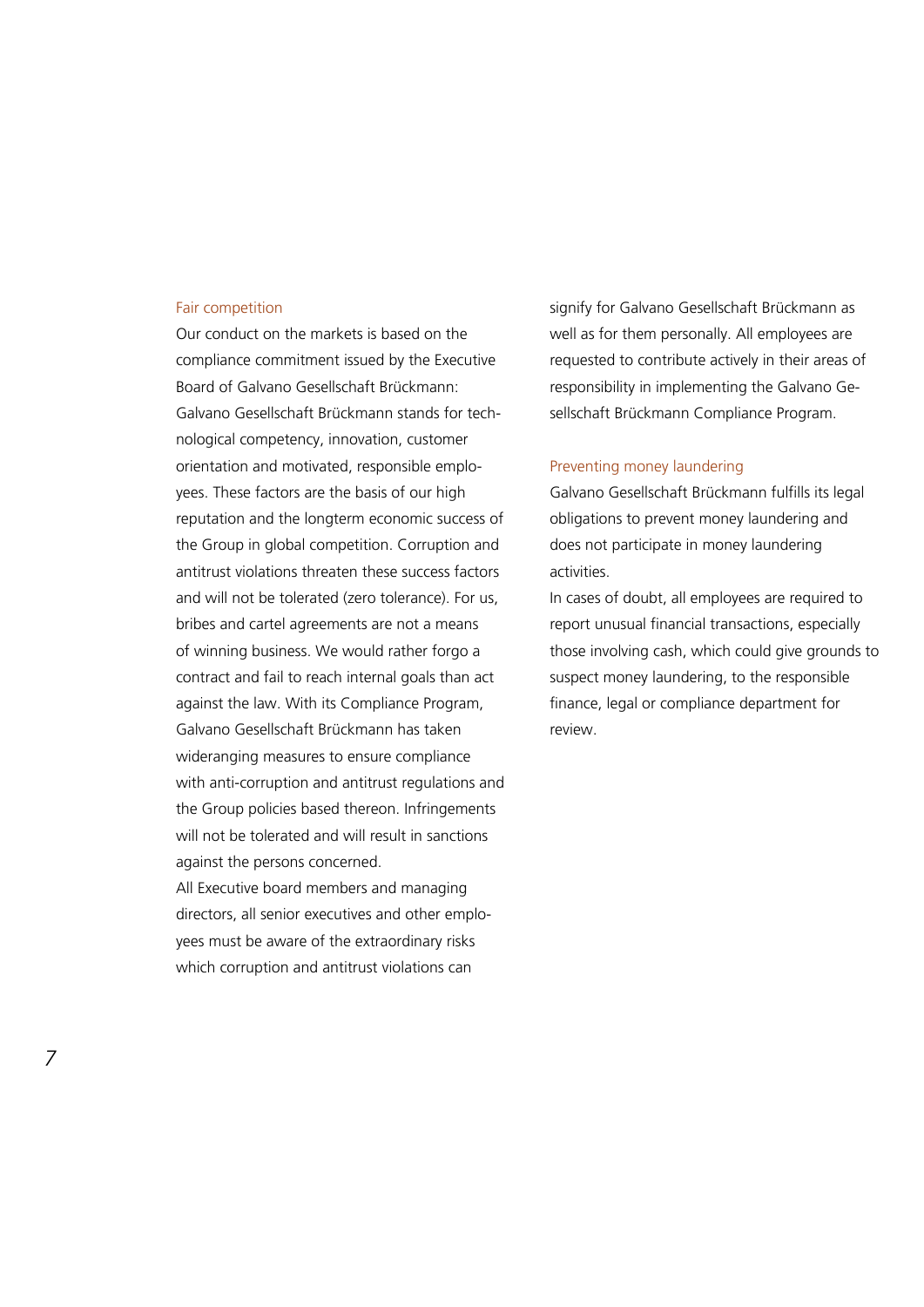# Conduct towards colleagues and employees.

#### Equal treatment and non-discrimination

A culture of equal opportunities and mutual trust and respect is of great importance to us. We promote equal opportunities and prevent discrimination in the recruitment, promotion, training and development of employees. We treat all employees equally, regardless of gender, age, skin color, culture, ethnic origin, sexual identity, disability, religion or world view.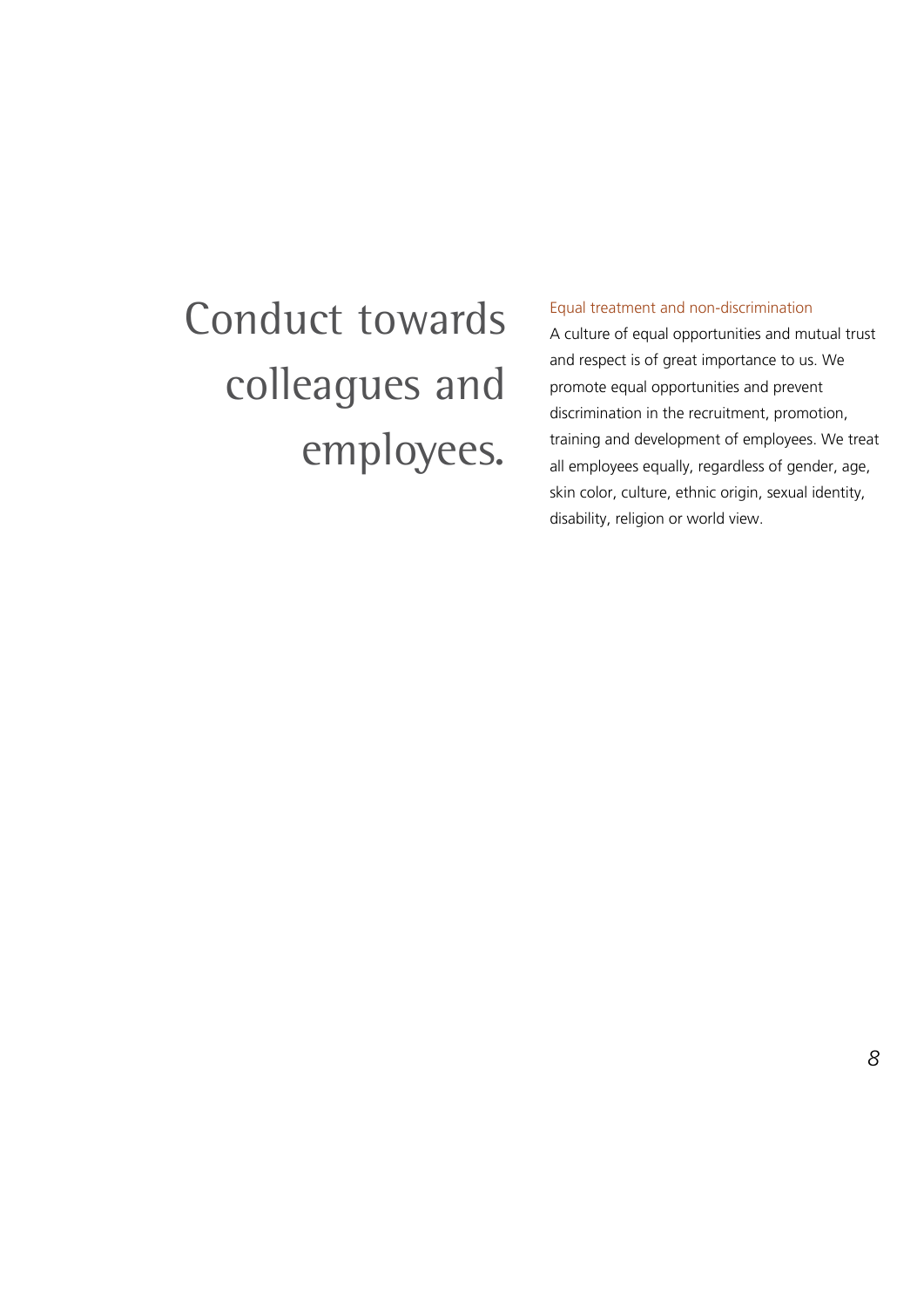#### Human and labor rights

We respect internationally recognized human rights and support their observance. We reject all forms of forced and child labor. We recognize the right of all employees to form unions and employee representative bodies on a democratic basis within the framework of national legislation. The right to appropriate compensation is recognized for all employees. Pay and other benefits shall at least comply with the respective national or local legal standards or the standards in the national economic sectors/industries and regions.

#### Cooperation with labor representatives

For Galvano Gesellschaft Brückmann trusting and close cooperation with employee representatives is a key component and established cornerstone of corporate policy. Mutual trust and cooperative relations are based on an open and constructive dialogue characterized by mutual respect.

#### Occupational health and safety

The safety and health of our employees are a corporate objective of equal standing with the quality of our products and our commercial success. Occupational safety and health protection are an integral part of all business processes and are included from the outset – starting in the planning phase – in all technical, economic and social considerations. All employees shall promote safety and health in their work environment and comply with the health and safety regulations. All managers are obligated to instruct and support their employees in meeting this responsibility.

The same safety standards as for Galvano Gesellschaft Brückmann employees shall apply to employees of subcontractors. This is taken into account in selecting and working with subcontractors.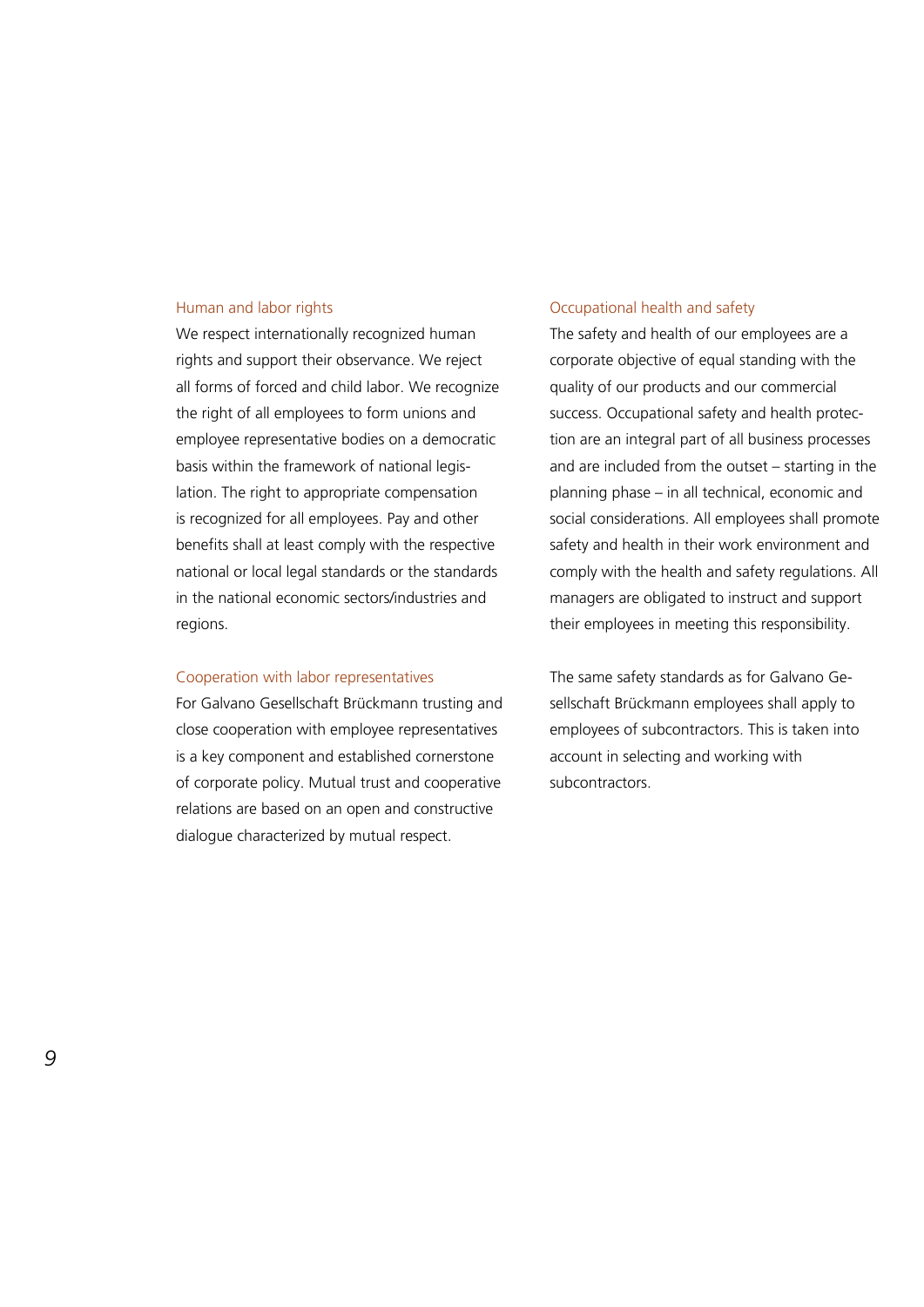## Conduct within the Society.

#### Sustainability and protection of environment and climate

For us, sustainability, environmental and climate protection and resource efficiency are key corporate objectives. When developing new products and services and when operating production equipment, we ensure that all environmental and climate impacts are kept to a minimum and our products make a positive contribution to environmental and climate protection for our customers.

Every employee bears responsibility for conserving natural resources and helping protect the environment and climate through their individual behavior.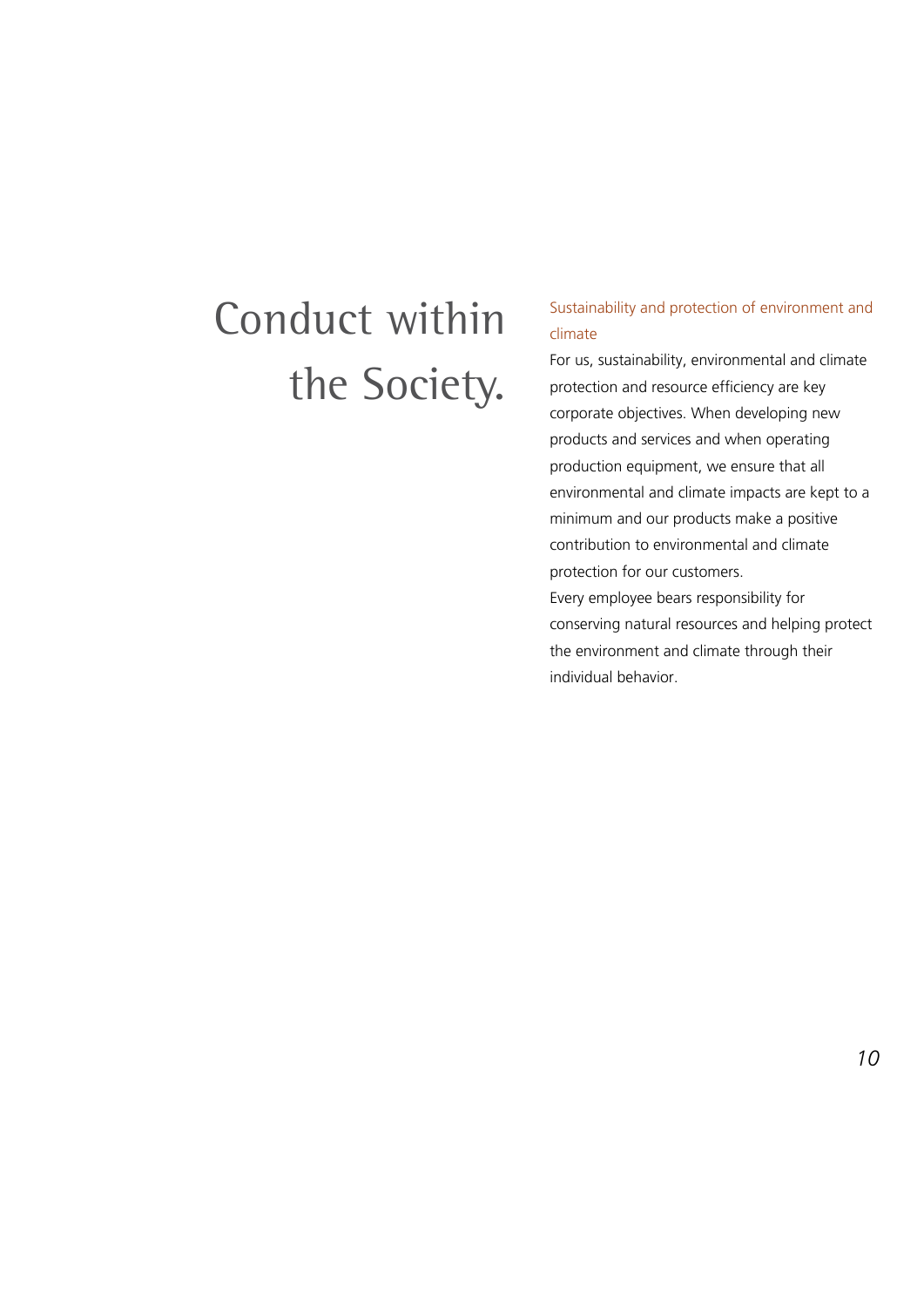#### **Donations**

We regard ourselves as an active corporate citizen and demonstrate our commitment in a variety of ways. Donations and other forms of corporate citizenship are carried out solely in the interests of the company. We make no financial contributions, in particular donations or sponsorships, to political parties in our home country or abroad, organizations related or similar to parties, individual office incumbents or candidates for political offices.

#### Political lobbying

Our political lobbying is centralized, open and transparent. We comply with the legal requirements on lobbying and avoid at all costs unfairly influencing government policy and legislation. We have voluntarily joined the European Union Transparency Register and comply with the European Union Code of Conduct.

#### Behavior in public and communications

We respect the right to free speech and the protection of personal rights and privacy. All employees should be aware that in their private lives they can also be seen as part and representative of Galvano Gesellschaft Brückmann and are therefore called upon to safeguard the Company's standing and reputation in the way they act and conduct themselves in public, above all towards the media. When expressing a personal opinion we take care not to allow our personal opinion to be linked to our function/work in the Company.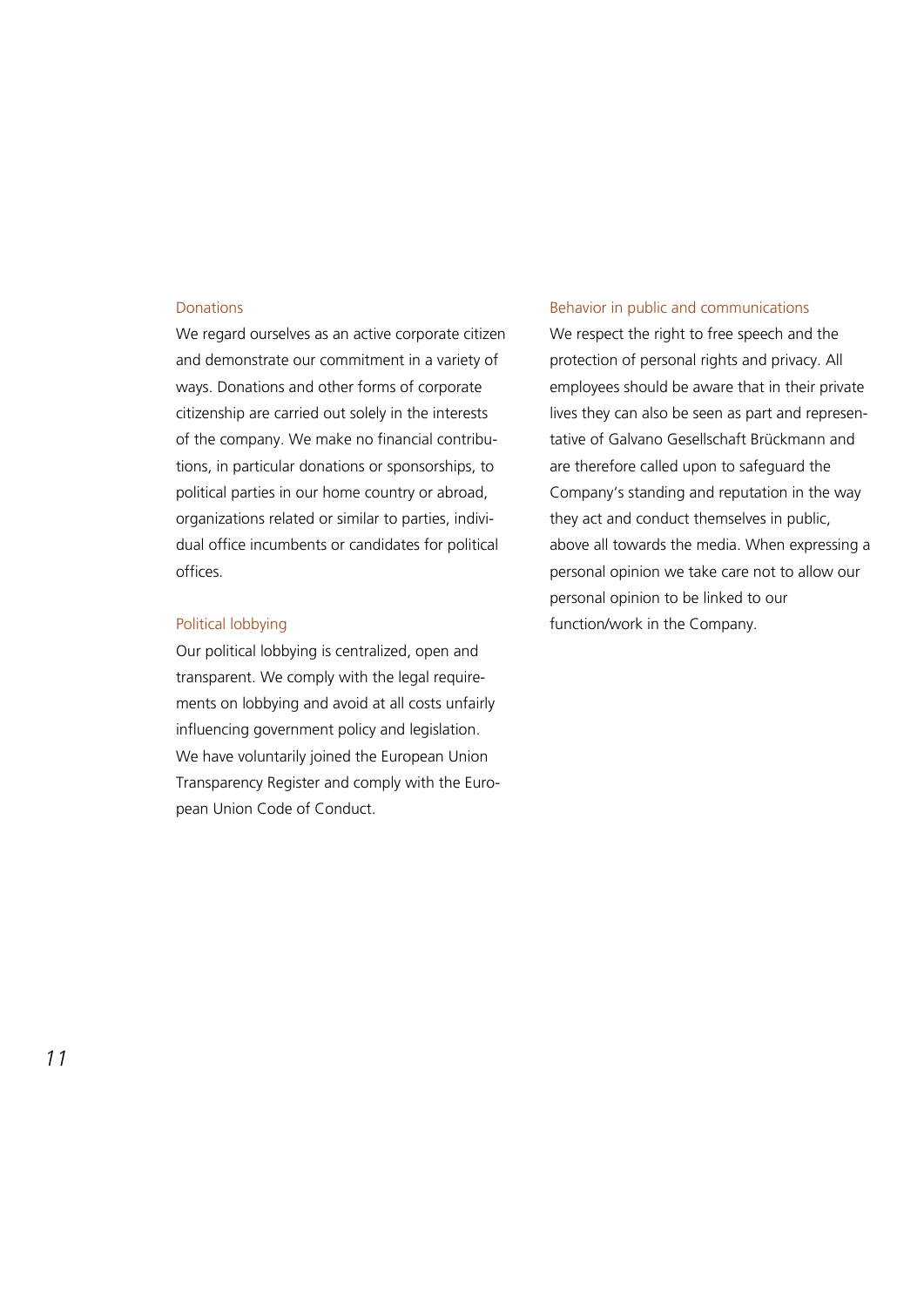### Handling of information.

#### Reporting

Galvano Gesellschaft Brückmann is built on strong values:

Reliability and honesty, credibility and integrity. We therefore attach great importance to being open and truthful in our reporting and communications on the Company's business transactions to investors, employees, customers, business partners, the general public and government institutions. Every employee shall ensure that both internal and external reports, records and other documents of the Company comply with the applicable legal rules and standards and are therefore complete and correct at all times and issued in good time and in accordance with system requirements.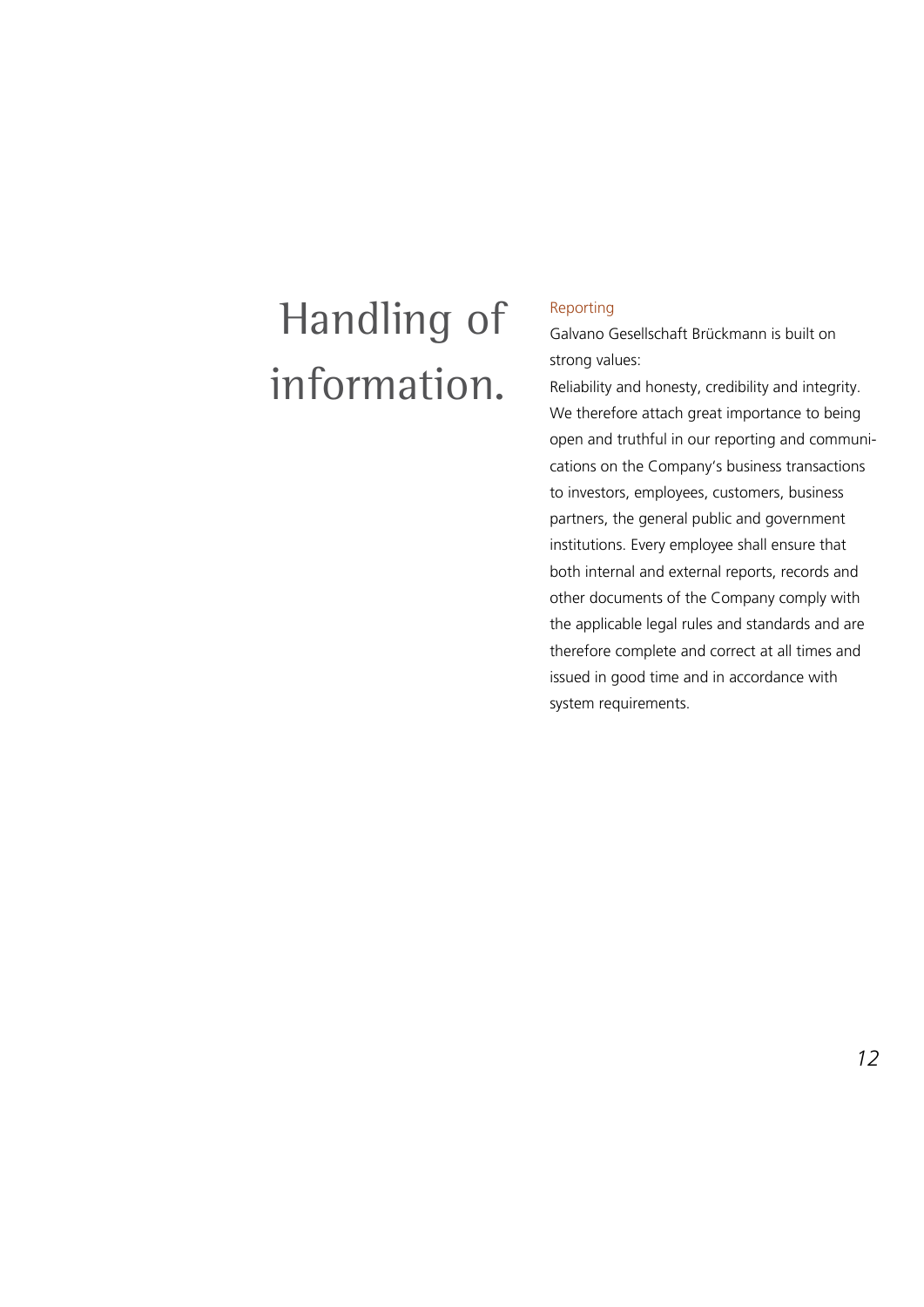#### Confidential company information / inside information

We take the necessary steps to suitably protect confidential information and business documents from access and inspection by unauthorized colleagues and other third parties.

#### Data protection and information security

The protection of personal data in particular of employees, customers and suppliers, is of particular importance to Galvano Gesellschaft Brückmann. We collect and process personal data only when this is absolutely necessary to perform work-related tasks or when required by law. Personal data may be collected or processed only with the consent of the person concerned and where permitted by law.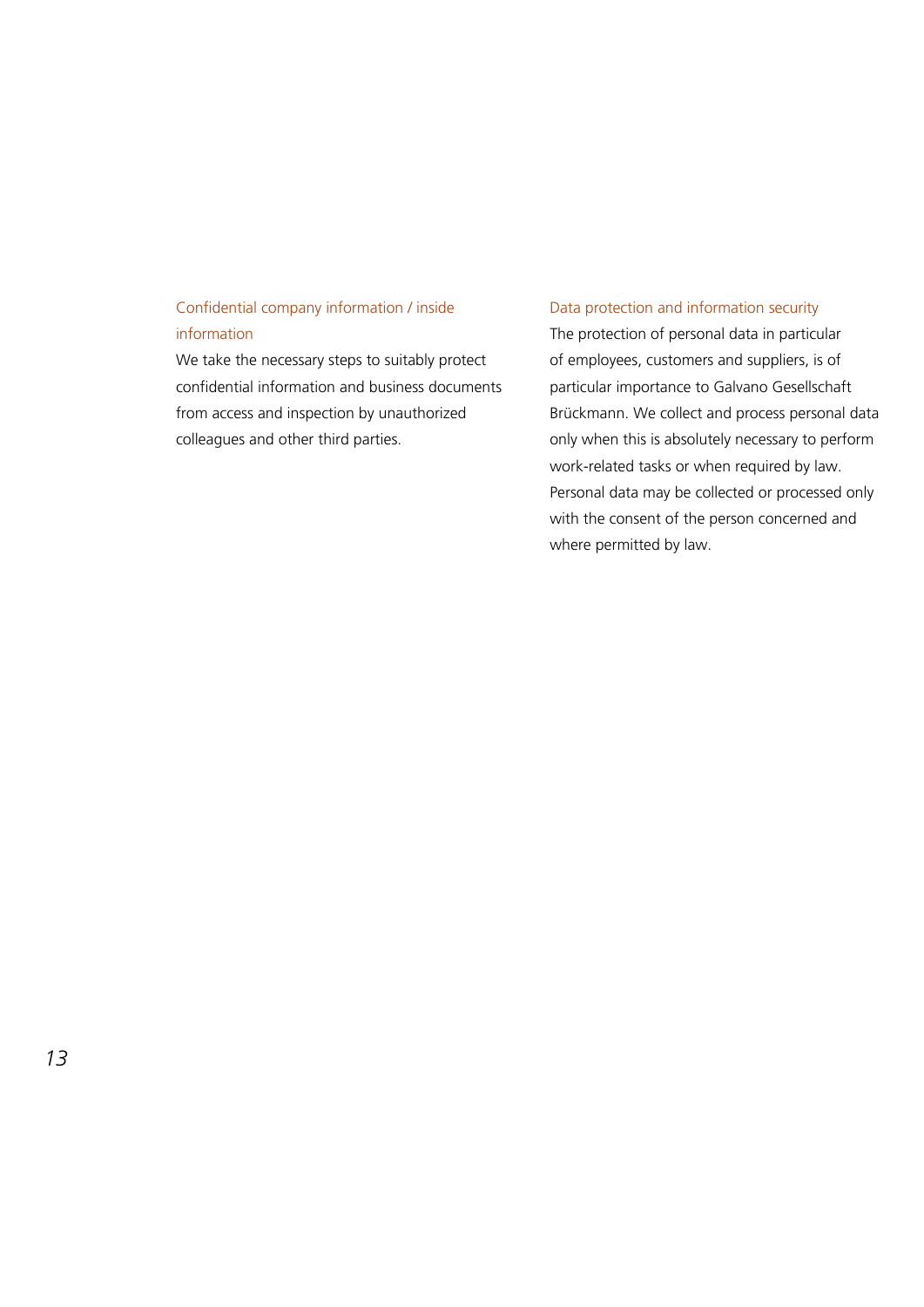# Protection of company property.

We use the Company's property and resources correctly and carefully and protect them from loss, theft and misuse. Our Company's intellectual property represents a competitive advantage for Galvano Gesellschaft Brückmann and is therefore a valuable asset which we protect against all unauthorized access by third parties. We use the Company's tangible and intangible assets exclusively for business purposes and not for personal reasons except where expressly permitted. Our employees bear joint responsibility with their supervisors for ensuring that business trips are always appropriate in nature and scale to the purpose of the trip and are efficiently planned and carried out taking time and cost aspects into account.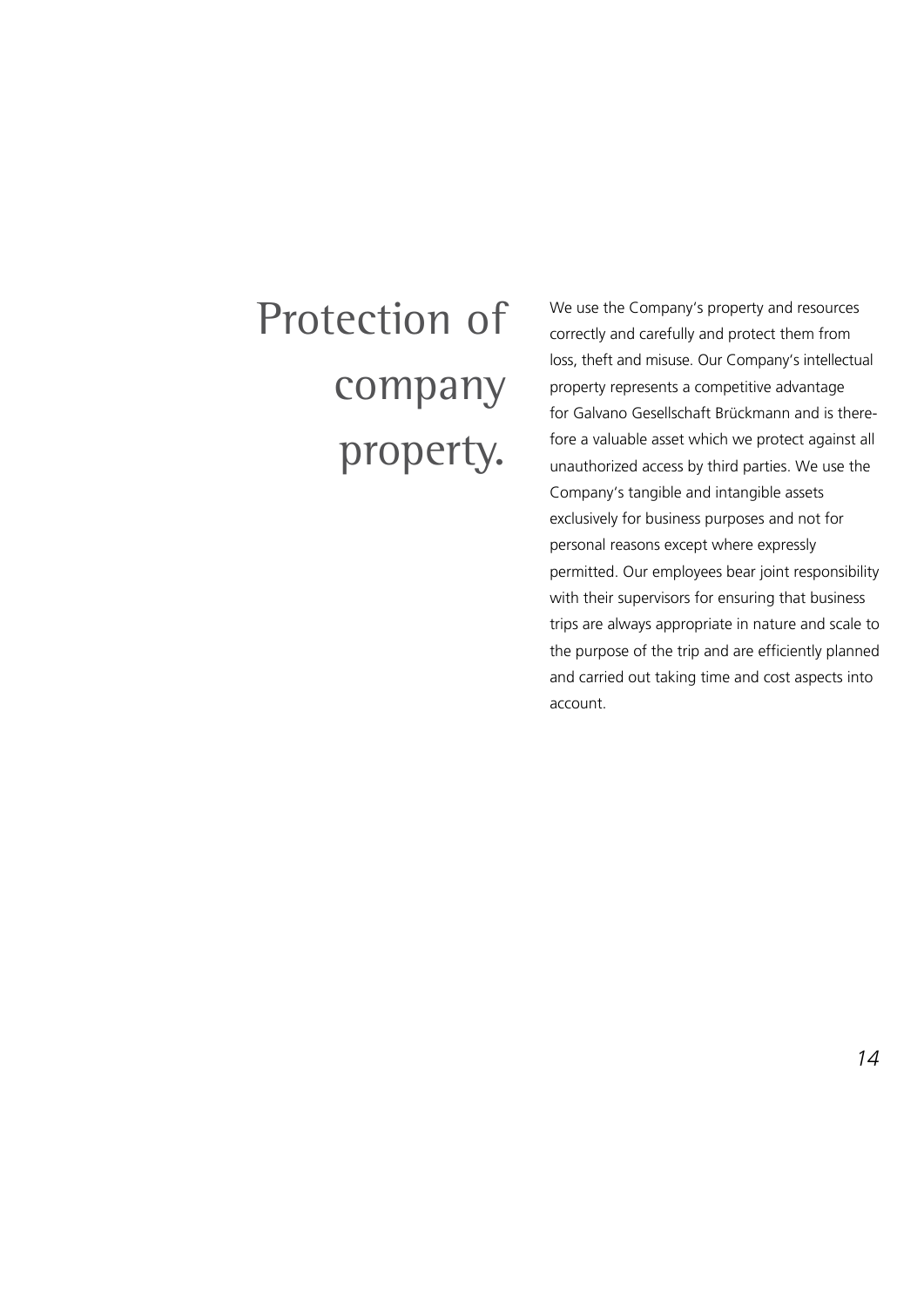### Implementation and contacts.

Galvano Gesellschaft Brückmann and the Group companies shall actively promote communication of the Group policies and agreements on which the Code of Conduct is based. The individual companies shall ensure that they are implemented and that no employee is disadvantaged by complying with the policies/agreements. In their special capacity as role models, our managers have a particular responsibility to ensure that their actions measure up to the Code of Conduct. They are the first point of contact for questions on understanding the rules and must ensure that all employees know and understand the Code of Conduct. As part of their management duties they shall prevent unacceptable conduct and take suitable measures to avoid infringements of rules in their area of responsibility. Good and trusting relations between employees and managers are reflected in honest and open communication and mutual support.